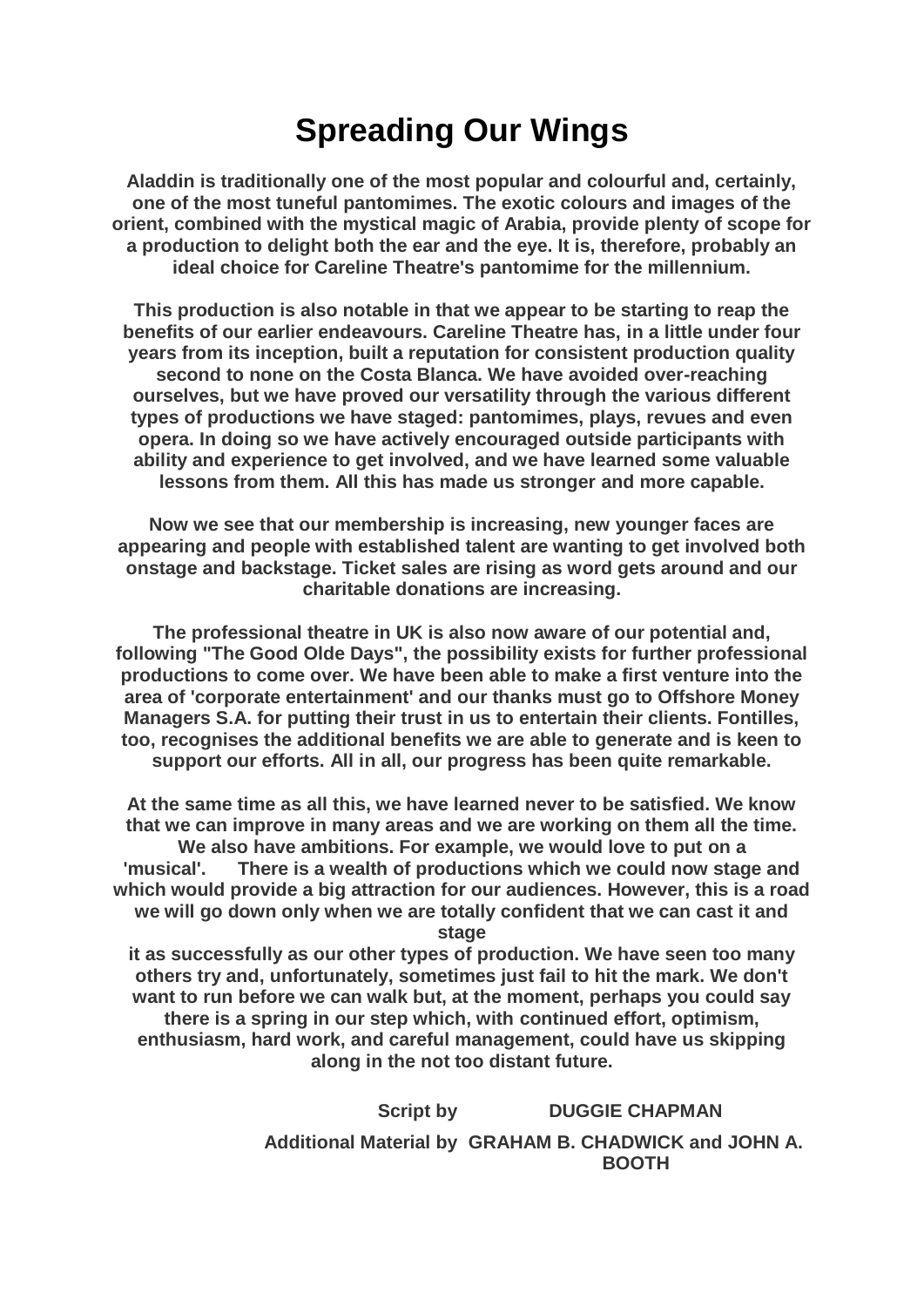**The entire production Directed by JOHN A. BOOTH**

**CAST, in order of appearance The Genie [Dorothy Fish](https://www.carelinetheatre.com/pastprods/aladdin.php#Dorothy) Sergeant Ping [Candy Wright](https://www.carelinetheatre.com/pastprods/aladdin.php#Candy) WPC Pong [Kelly Cottom](https://www.carelinetheatre.com/pastprods/aladdin.php#Kelly) The Emperor [Peter Clague](https://www.carelinetheatre.com/pastprods/aladdin.php#Peter)** 

**Aladdin [Helen Poulton](https://www.carelinetheatre.com/pastprods/aladdin.php#Helen) Wishee Washee [Colin Worrall](https://www.carelinetheatre.com/pastprods/aladdin.php#Colin) Widow Twankey [Andrew Rumming](https://www.carelinetheatre.com/pastprods/aladdin.php#Andrew) Abanazar [Rick Rosewell](https://www.carelinetheatre.com/pastprods/aladdin.php#Rick) Princess Balroubadour [Gaynor Laporte](https://www.carelinetheatre.com/pastprods/aladdin.php#Gaynor) So-Shi [Suzanne Marie Scott](https://www.carelinetheatre.com/pastprods/aladdin.php#Suzanne) Slave of the Ring [Alex McEnery](https://www.carelinetheatre.com/pastprods/aladdin.php#Alex)**

**Choreographer & Chorus Mistress: JUNE A. BOOTH, A.R.A.D., A.I.S.T.D. David Ash (Musical Director & Keyboard)**



**[Olive Baker,](https://www.carelinetheatre.com/pastprods/aladdin.php#Olive) [Rita Brett,](https://www.carelinetheatre.com/pastprods/aladdin.php#Rita) Linda Chadwick, Elaine Farrow, Ann Hosking, Bonita Hughes, [Violet](https://www.carelinetheatre.com/pastprods/aladdin.php#Violet)  [Lorraine,](https://www.carelinetheatre.com/pastprods/aladdin.php#Violet) Jean Martin, Lynne Parsons, Hazel Worrall, Ray Baker, [Roy Martin,](https://www.carelinetheatre.com/pastprods/aladdin.php#Roy) Bill Parsons**

**June's Juveniles**

**Fleur Avery, Lacey Avery, Alex McEnery, Jade Webb, Zoe Webb**



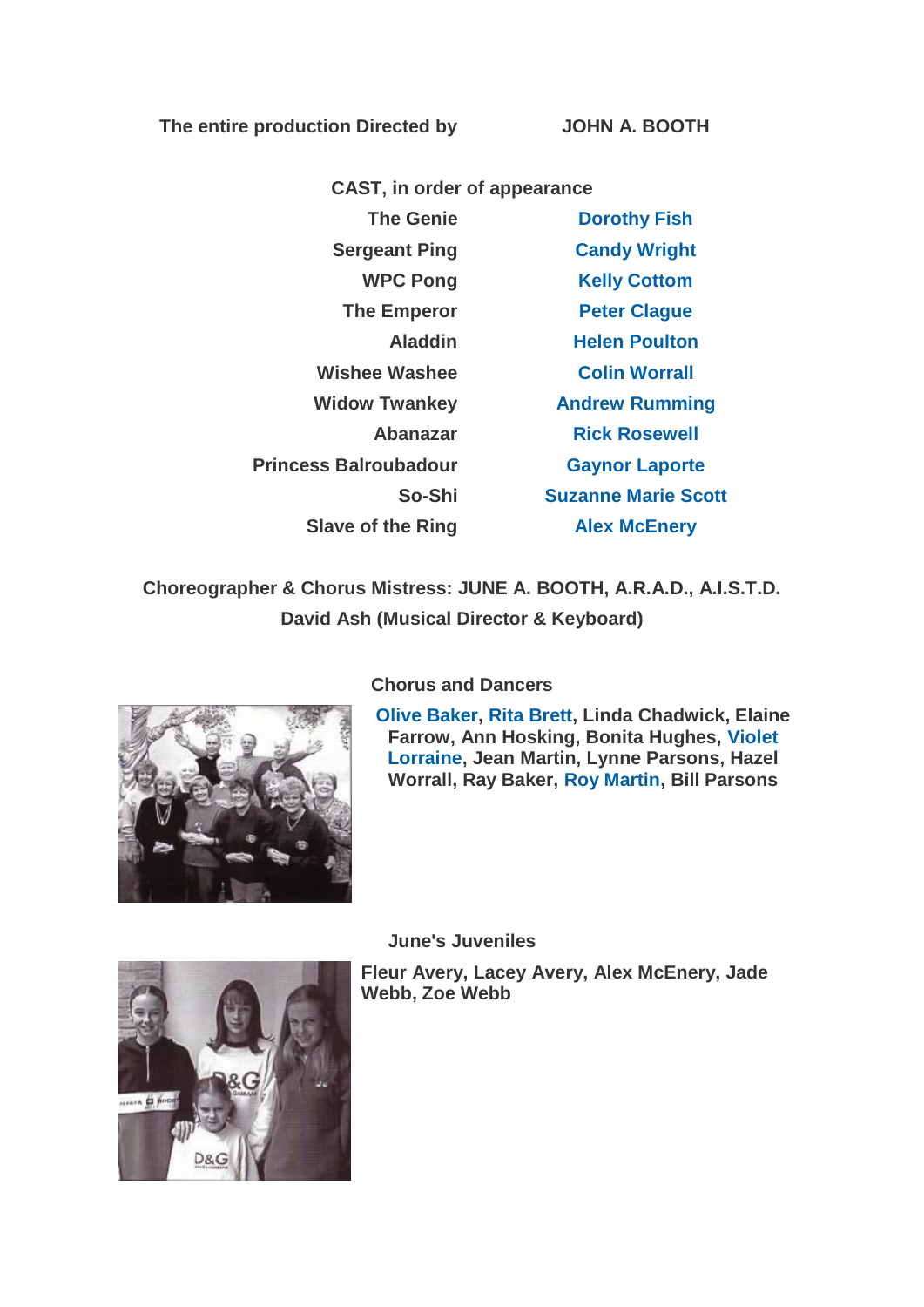| <b>Stage</b><br><b>Manager Assista</b><br>nt                                         | <b>JOHN A. BOOTH</b>                                                                                                                                                                                                                                                           |
|--------------------------------------------------------------------------------------|--------------------------------------------------------------------------------------------------------------------------------------------------------------------------------------------------------------------------------------------------------------------------------|
| <b>Stage Manager</b>                                                                 | <b>Bill Parsons</b>                                                                                                                                                                                                                                                            |
| <b>Properties</b>                                                                    | <b>John Miller</b>                                                                                                                                                                                                                                                             |
| <b>Prompter</b>                                                                      | <b>Karen Avery</b>                                                                                                                                                                                                                                                             |
| <b>Sound Board</b><br><b>Operators</b>                                               | <b>Brian Hight, Darren Hughes</b>                                                                                                                                                                                                                                              |
| <b>Lighting Board</b><br><b>Operator</b>                                             | <b>Raymond Davis</b>                                                                                                                                                                                                                                                           |
| <b>Follow-</b><br><b>Spot Operators</b>                                              | <b>Charlie Lennon, Terry Farrow</b>                                                                                                                                                                                                                                            |
| <b>Backcloths</b>                                                                    | Tony Hagan - Blackpool, UK                                                                                                                                                                                                                                                     |
| <b>Stage</b><br><b>Staff &amp; Scenery</b><br><b>Design and</b><br><b>Production</b> | Ray Baker, Michael Banks, Stan Betts, Roy Martin,<br><b>Bryan Maskell</b>                                                                                                                                                                                                      |
| <b>Scenery &amp; Props</b><br><b>Painting</b>                                        | <b>Brian Denton, John Miller</b>                                                                                                                                                                                                                                               |
| <b>Costume</b><br>Design & Wardr<br>obe Mistress                                     | June A. Booth                                                                                                                                                                                                                                                                  |
| <b>Costumes</b>                                                                      | <b>Rita Slade, Val Wood</b>                                                                                                                                                                                                                                                    |
| <b>Wardrobe</b><br><b>Assistants</b>                                                 | Karen Avery, Vicki Banks,<br>Linda Chadwick, Elaine Farrow, Bonnie Hughes, Vi<br><b>Skinner, Hazel Worrall</b>                                                                                                                                                                 |
| <b>Front of House</b><br><b>Manager</b>                                              | <b>Alan Brett</b>                                                                                                                                                                                                                                                              |
| <b>Assistant Front</b><br>of House<br><b>Manager</b>                                 | <b>Pat Betts</b>                                                                                                                                                                                                                                                               |
| <b>Front of House</b><br><b>Staff</b>                                                | Jean Barber, Ray Barber, Ben Bloch, Bill Burke, Shirley<br>Dagger, Sue Dearson, Sylvia<br>Hight, Pete Hosking, Pat Johnston, Elsie Juett, Sylvia Kent,<br>Terry Kent, Angela McAdam, Richard McEnery, Sylvia<br>McEnery, Vida Pearce, Steve Penny, Trish Penny, Betty<br>Pitt, |
|                                                                                      | Jenny Roberts, Roy Simmons, Pamela Simon, Vicente Sim<br>on, Viveca Ulf-Hansen                                                                                                                                                                                                 |
| <b>Bar Management</b>                                                                | Norman Hall, Karen Hall, Michael Banks, Vicki Banks                                                                                                                                                                                                                            |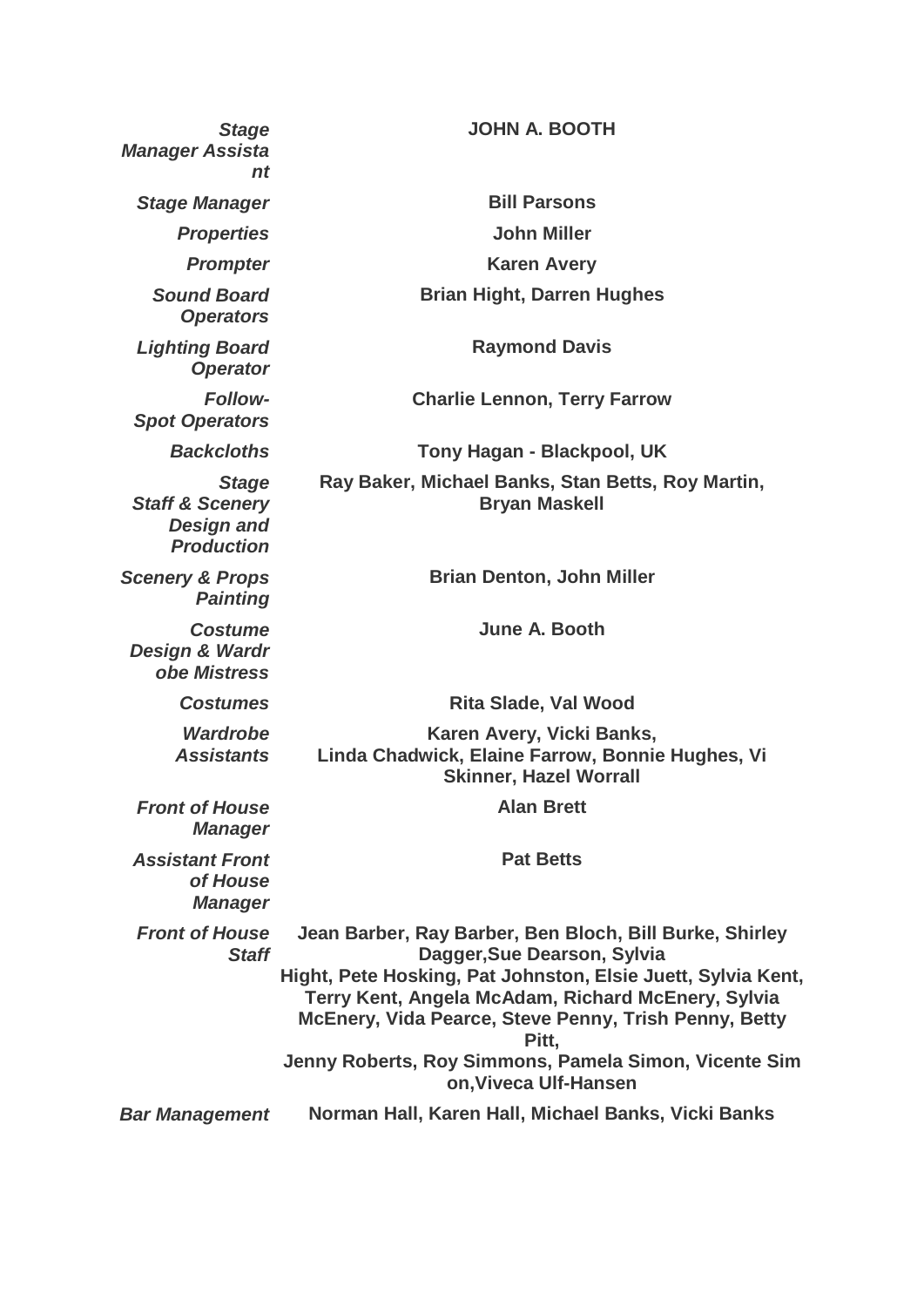*Ticket Sales*

*Box Office*  **Jeanne Maskell, John A. Booth, Stephanie Herrod, Lynne Parsons**

*Programme Planning & Desi gn*

> *Programme Advertising Sales*

**Graham B. Chadwick**

**John Eland, Graham B. Chadwick**

**Helen Poulton -** *Aladdin*



**Helen is a busy lady with many strings to her bow, and it's been ten years before she found the time to get back on the stage. It's` also the first time she's played a principal boy. We're pleased that she chose Careline Theatre to make her comeback. Her acting and singing experience began in school and she has particularly fond memories of "Oh What A Lovely War". Amongst her adult roles she played in "The Wizard of Oz and, as a semiprofessional singer, once sang in concert with Dorothy Squires at the Theatre Royal, Drury Lane.**

**Andrew Rumming -** *Widow Twankey*



**With his own, regular slot on Lifestyle Radio, Andrew is very much into the entertainment scene on the Costa Blanca. He joined Careline Theatre earlier this year and this is his first shot at playing a dame, although he did appear as Wishee Washee in Aladdin last year. Andrew has also played** *Emcee* **in Cabaret,** *Lion* **in Wizard Of Oz,** *Jesus* **in Jesus Christ Superstar and, his favourite,** *Joseph* **in Joseph & His Amazing Technicolour Dreamcoat, amongst other parts. He says he is enjoying the challenge and the professionalism of Aladdin.**

**Candy Wright -** *Sergeant Ping*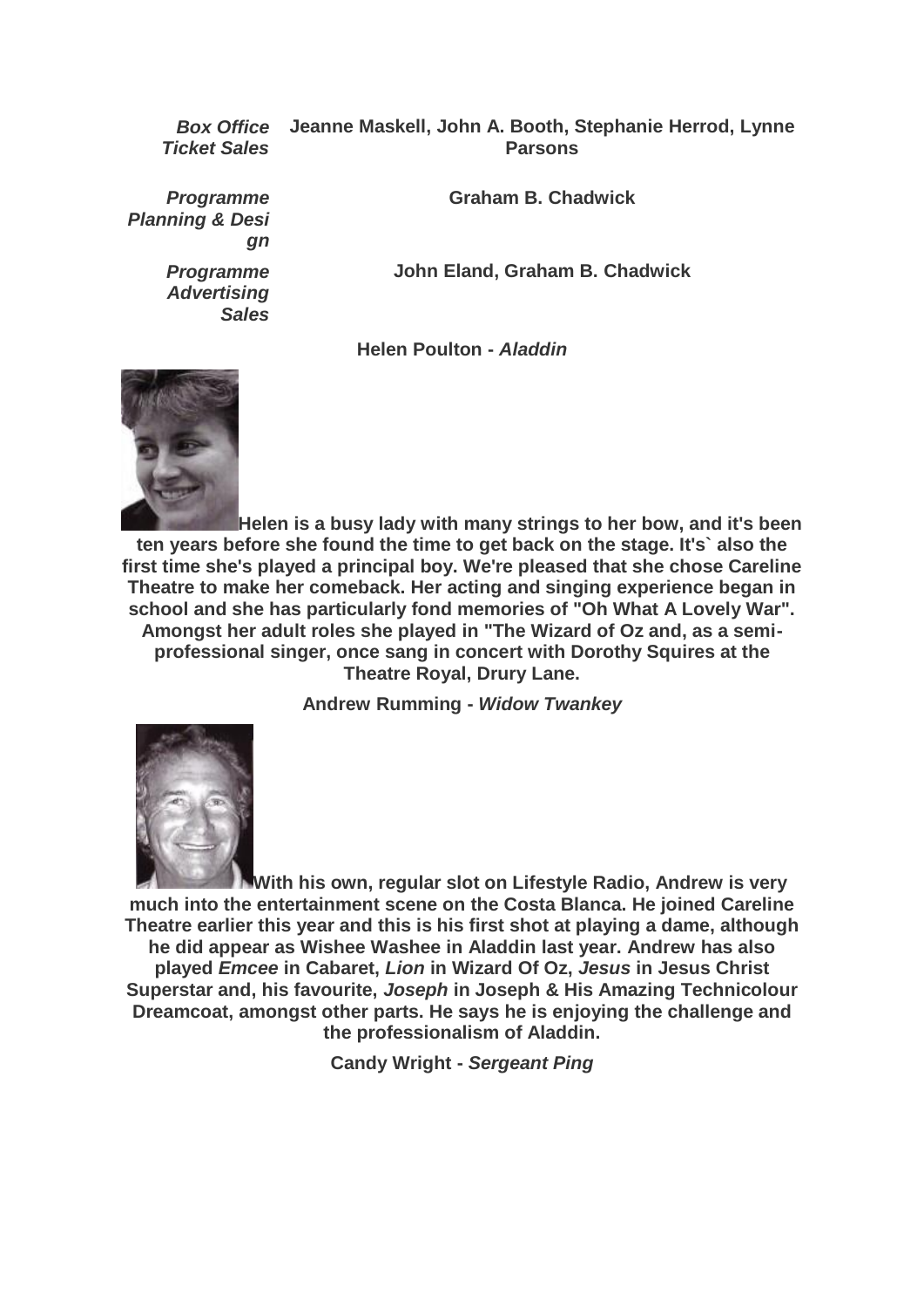

**Candy's talent for performing is' coupled with a zany sense of humour, a lot of common sense, and a willingness to help others. Which makes her a rather special (if often late) sort of person! She is quite at home with comedy, as she proved with** *Darlene* **in "Do Not Disturb" and many other parts. She sings, as she proved yet again in The Good Olde Days and she's "a lovely little mover" as she showed in her very first appearance with Careline Theatre when she was Dance Captain in "Putting On The Style". "When We Are Married" gave her a chance to do some straight acting, as did Castle Theatre's excellent recent play, "The Memory Of Water" where she played** *Catherine.*

**Kelly Cottom -** *WPC Pong*



**Kelly ís a singer and in 1997 recorded her first album of songs after winning through in a German nationwide competition with more than 1,000 entrants. Sadly her opportunities to sing in this part are very limited. Instead, it is her comedy skills which come to the fore, and this is something quite new for Kelly. In fact, this is only her second appearance in a production of any sort, as against standing up on her own on a stage to sing. She is enjoying the experience, even though midway through rehearsals she finished up in hospital with the dreaded flu.**

**Colin Worrall** *- Wishee Washee*



**Last year Colin caught the eye in the chorus and he then won a part in "When We Are Married" as Herbert Soppitt, getting the biggest (if somewhat chauvinistic) cheer** *of* **the night for slapping hiswife! Now he gets the chance to really go for it in his very first pantomime role. This is a demanding part even for a seasoned stand-up comic, but Rochdale lads are up for most things, and Colin is determined to make as good an impression as he can. "It's not easy, but I think I'm getting there" he said.**

**Rick Rosewell -** *Abanazar*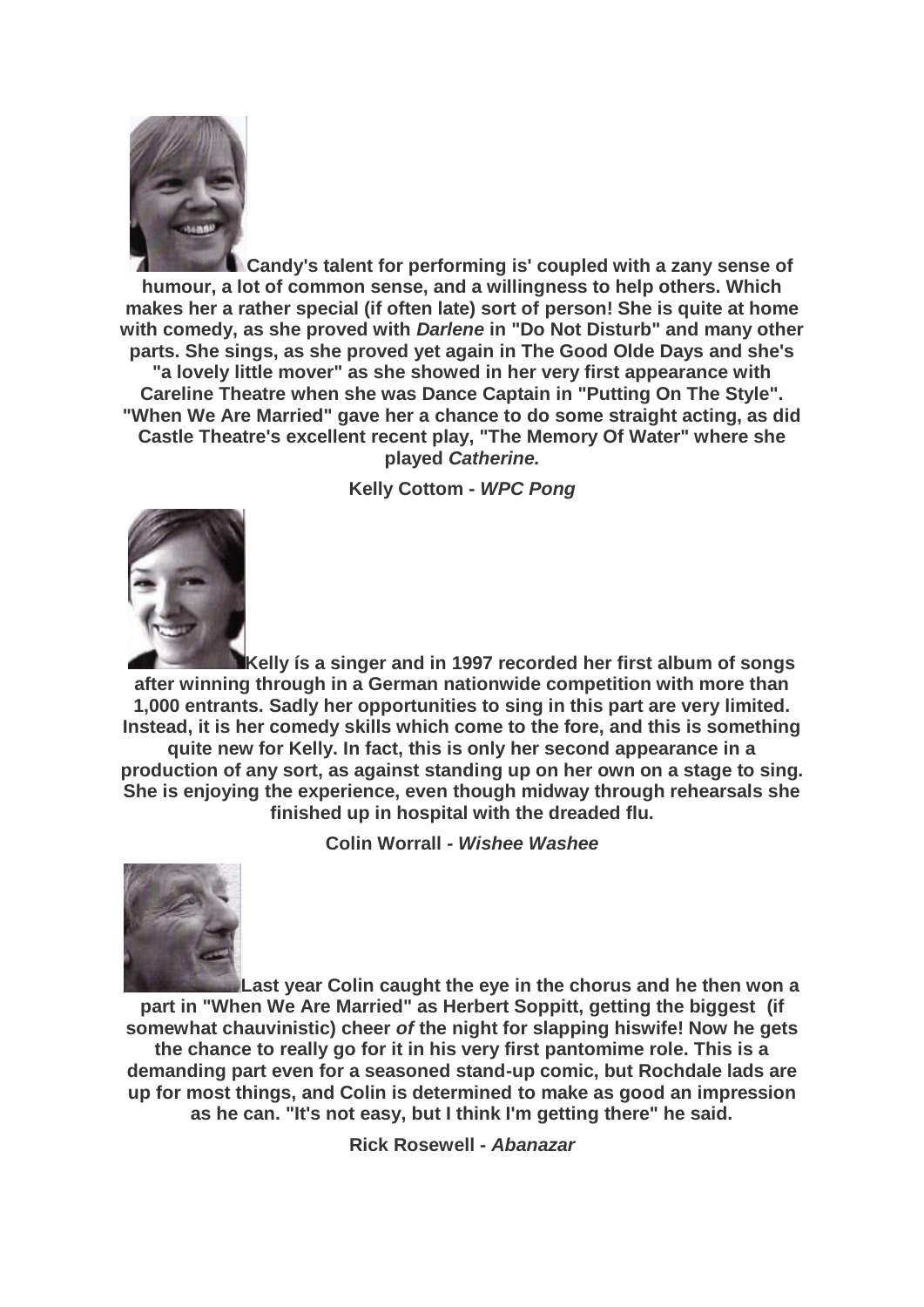

**Having played two soppyold gents and the dame in our three previous pantomimes, Rick gets his first chance to be a `baddy'. "It's nice to get boos and whistles, instead of applause, just for a change" he says. Rick is one of Carelíne Theatre's keenest supporters and thinks we are "Numero Uno", which is nice because he has a lot of experience behind him. He was** 

**Butlins Redcoat before joining the R.A.F. where, for 16 years, he was involved with C.S.E. shows. His favourite part so far was not, however, in a pantomime. He says he really enjoyed the part of** *Det: Sgt. Porterhouse* **in our 1997 play Run For Your Wife".From Ruislip in Middlesex, Rick now lords it at Bar Cheers in Orba.**

**Gaynor Laporte** *- Princess Balroubadour*



**From Clevedon near Bristol, Gaynor made her pantomime debut at age 11 in "Babes In The Wood" with Arthur Askey and Dora Bryan. She trained in theatre dance and has played leading roles in many musicals. Amongst many others, she has appeared** *in* **"Carousel", "Sound Of Music", "Cabaret", Boyfriend", "Anything Goes", and "Stepping Out". Her acting roles include parts in "Noises Off' and "Run For Your Wife". Her favourite part was Ruth in "Seven Brides For Seven Brothers" at the Bristol Centre. Married to opera singer Peter Laporte and busy renovating a finca, Gaynor now teaches at Javea International College.**

**Peter Clague -** *The Emperor*



**Peter may have a fine sense of humour, but he takes his singing very seriously. For that reason he was very pleased to be invited to join in with the professionals both in the Royal Opera Gala and "The Good Olde Days". He has appeared in two of our pantomimes, a genre which he admits to enjoying. However, with other groups in the area he has been able to stretch both his acting and his singing talent in a wide range of roles. He considers his favourite parts to date to have been Count** *Danilo* **in "The Merry**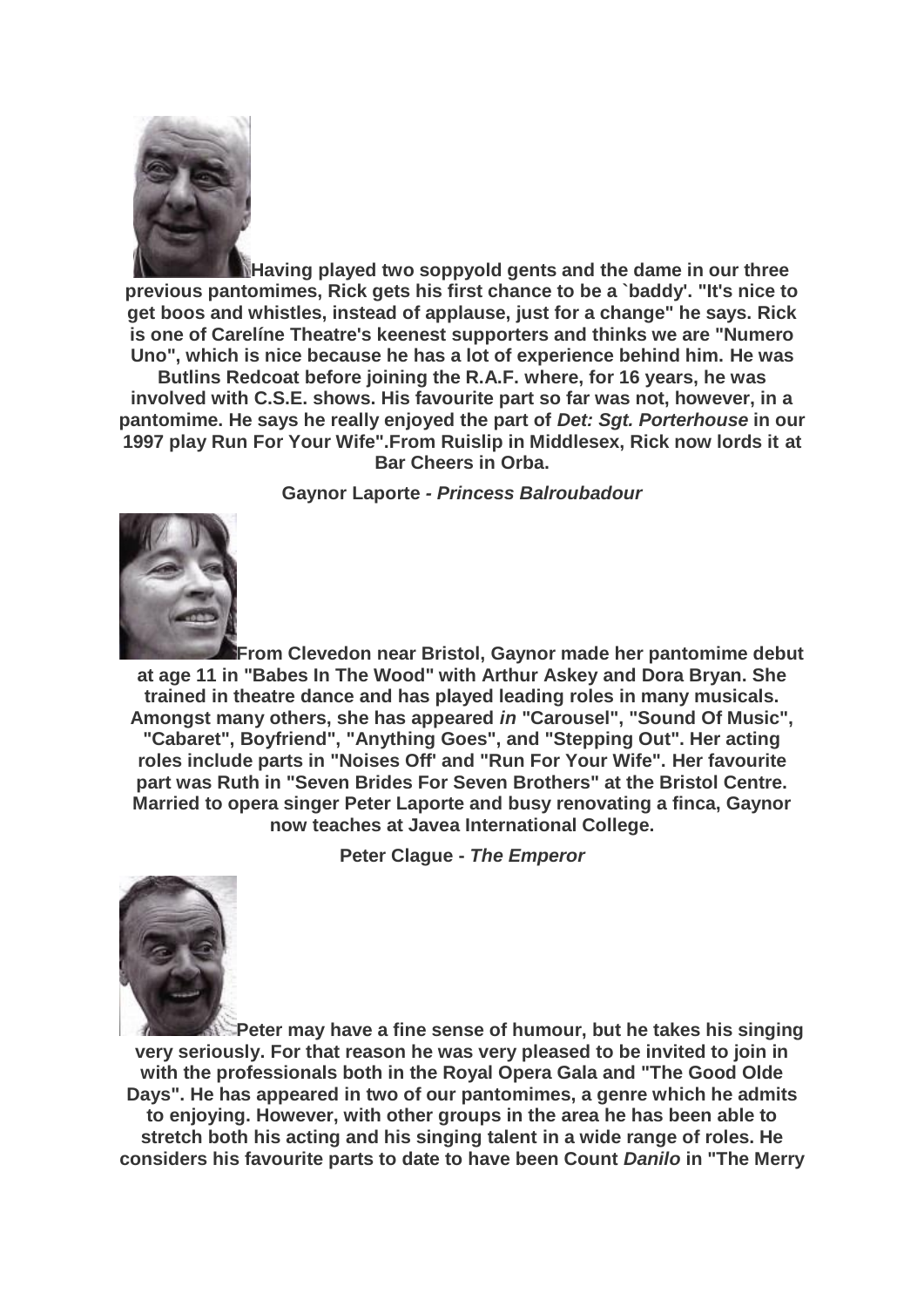## **Widow" and Grosvenor in "Patience". Presumably 'patience' rings a bell when you are a Preston North End supporter?**

**Dorothy Fish -** *Genie of the Lamp*



**Dorothy is a very talented actress, singer and dancer, and has proved her abilities in a good many of the most demanding roles in musical theatre, including** *Annie* **in "Annie Get Your Gun" and** *Eliza* **in "My Fair Lady", her two favourite roles She won the prestigious Manchester Evening News Oscar for Miss** *Adelaide* **in "Guys & Dolls" and has also played leading roles in "42nd Street", "Show Boat", "Irene", "Hello Dolly", "Chicago", "Anything Goes" and "Annie", amongst others. This is her first appearance for Carelíne Theatre and it is great to see her back on stage after a prolongued period of illness.**

**Suzanne Marie Scott -** *So-Shi*



**Suzanne first came to the notice of Careline Theatre audiences as one of the three ballerinas in the Royal Opera Gala, along with Gaynor. She trained to N.A.T.D. standard at the Oakham School of Dancing in her home town of Oakham in Rutland. She played** *Sandy***in "Grease" in Valencia and has made many appearances dancing in cabaret and concerts, but this is her first panto role. She is enjoying the opportunity to act and sing as well as dance, but says she** *still* **cringes at the reference to her** *"***yellowhair"! With talent and good looks, Suzy is a valuable property so far as Careline Theatre is concerned.**

**Alex McEnery -** *Slave of the Ring*



**As The Sprite of Pantomime, Alex spoke the very first words in Careline Theatre's very first production, "Cinderella". The audience was quite taken aback as this tiny figure, dressed all in green, strode to the front of the stage and delivered his speech faultlessly with bell-like clarity. Alex has led June's Juveniles in each of the following pantomimes and is rapidly becoming a seasoned veteran! He has also appeared on stage for The**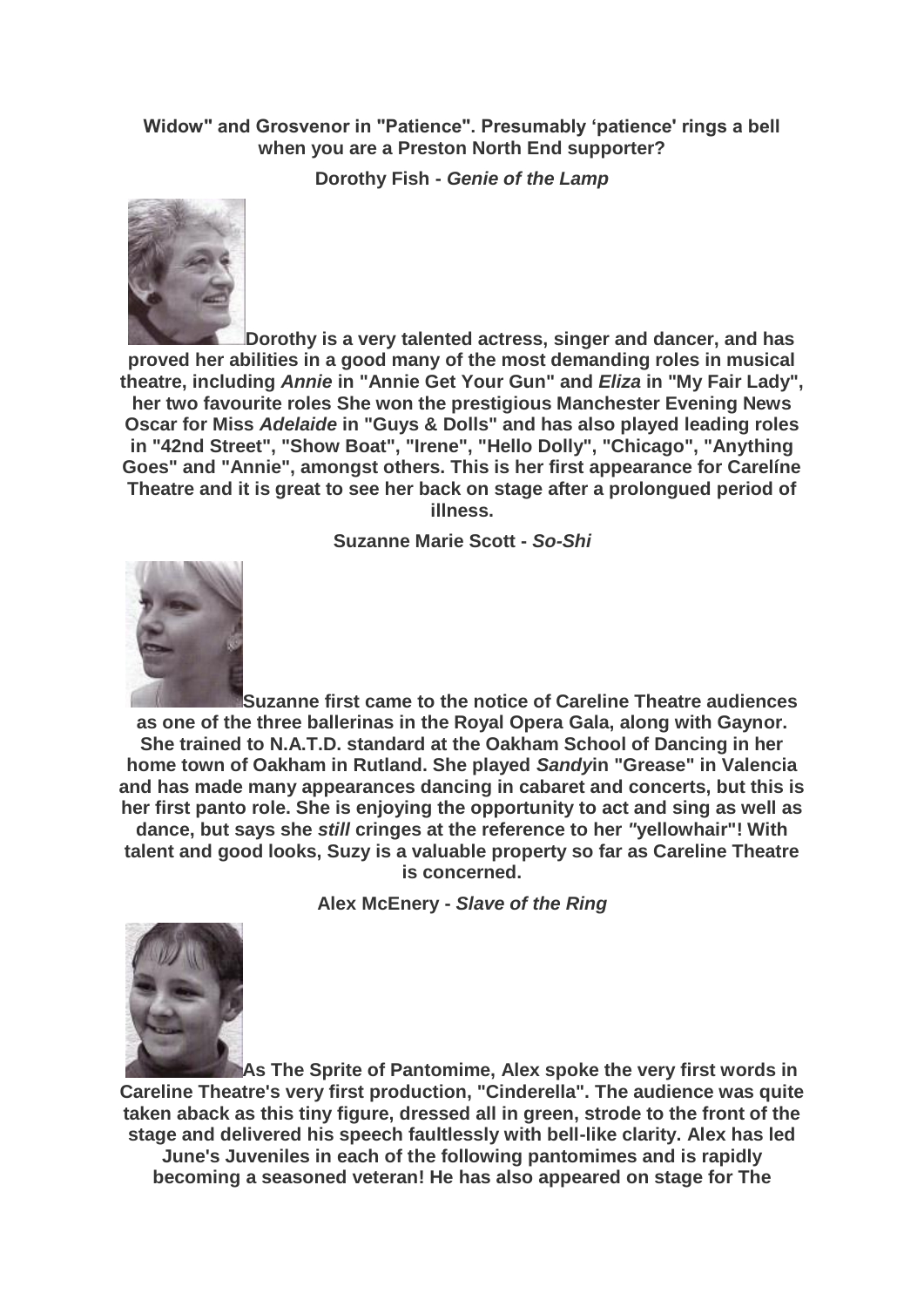**Harlequins but, for Careline Theatre, he's almost like our good luck symbol. His birthday in late December always allows the cast to celebrate with him and this time he became a teenager!**

## **Chorus in the Spotlight**

**Our chorus is a vital part of every pantomime and every chorus member just has o be correct, in step, in time and in tune with everyone else, otherwise they can stand out like a sore thumb. Sadly, however, whilst the principals grab the limelight and the attention, chorus members have to be satisfied with their name in a list and their face in a, usually, rather fuzzy group photograph.**

**This year we have ten ladies in the chorus, three men and four juveniles. Of the adults, just four have never yet been singled out for mention or a picture in any programme since we started. So, particularly because each of them has appeared in all our previous pantomimes, let's turn the spotlight onto Rita, Vi, Olive and Roy for a change.**

**Rita Brett**



**Rita has worked in the professional theatre since the age of 12. In pantomime and variety she appeared with the top stars and also toured UK with Laurie Lupino Lane in "Me and My Girl". At 17 she became a "Windmill Girl", dancing and working alongside such star names as Des O'Connor, Bruce Forsyth and Jimmy Edwards. From Molesey in Surrey, Rita has lived in Spain for 6 years.**

**Olive Baker**



**Olive's first venture on stage came with Careline Theatre. Back in her home town of Doncaster she'd often wished to `have a go', but the opportunity never arose. Now she enjoys the chance to sing and dance and work alongside a whole company of diverse and interesting people. She also enjoys singing in karaoke, gardening, and making rag dolls.**

**Violet Lorraine**